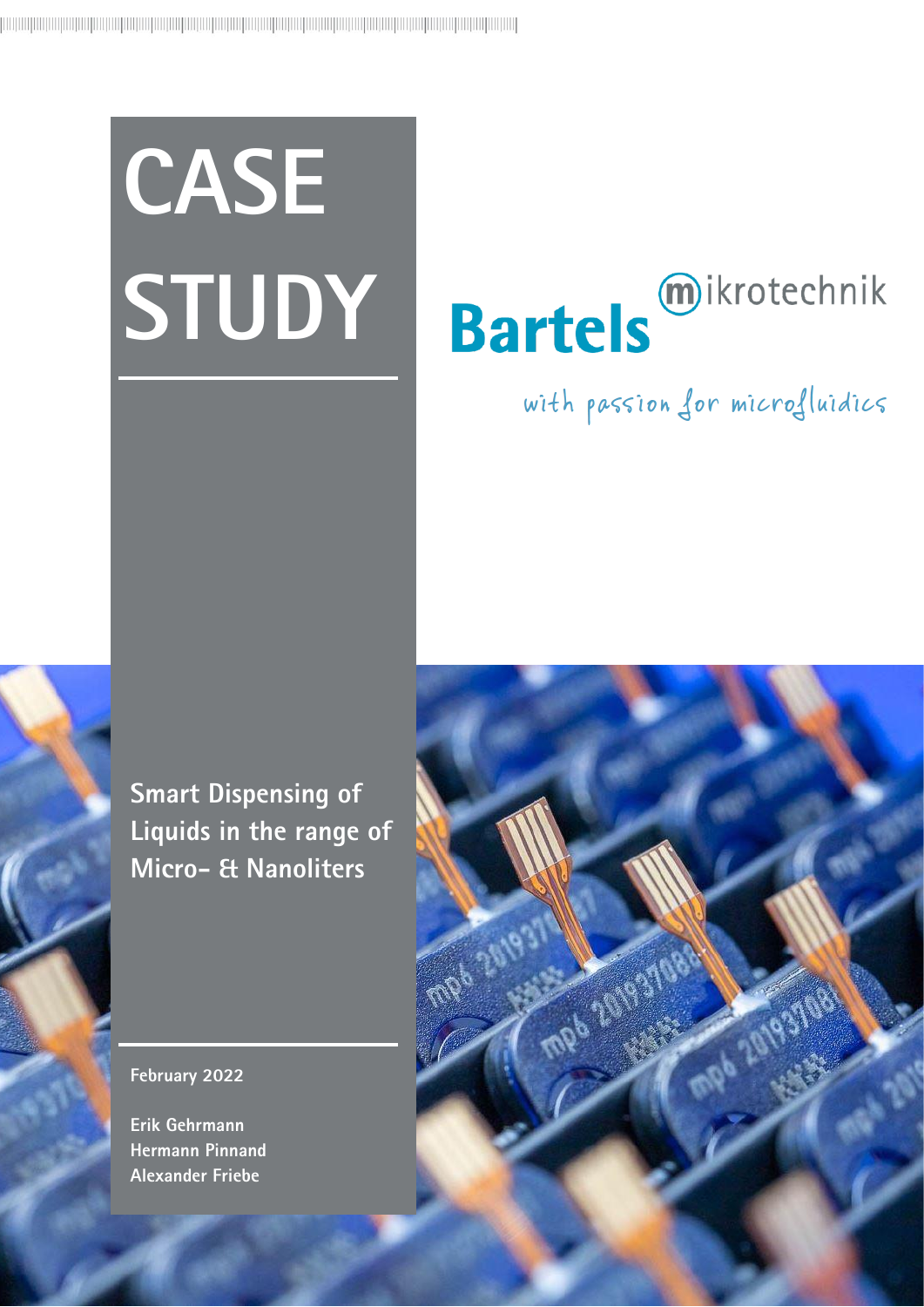

**Dispensing of very low amounts of liquid in medical, Live Science and automotive applications has to be performed many times within a controlled process. This case study demonstrates an innovative and smart way to solve that often-discussed issue with the help of the mp6 micropump. Detailed experimental series have shown us that a simply constructed setup can be a multitool to solve a wide range of tasks in that area.**

Very precise and low quantities of volumes have to be dispensed in established and new applications – especially in the medical field. A good example in this area is the convective transportation of very expensive and/or highly effective drugs, dissolved in liquids into patient`s blood or in a microfluidic chip. Another possible application is that a very low amount of a liquid has to be dispensed batchwise in a certain time range elsewhere on a target-point, e.g. for a technical application. Herein, the corresponding liquids can come up with totally different physical properties such as viscosity or solvent power. Figure 1 shows our simple but effective setup used in this study featuring the components made by Bartels.



### Figure 1:

Liquid source, mp6-micropump (Driver: mp-Labtronix), pipe system and precision balance. Note: Case Ia, IIa as well as IIb = batchwise dispensing possible;  $1b =$  unlimited dispensing possible.

The stream of liquid, which is transported by the pipe-system, can consist of species with different properties. In the easiest case, all pipes are filled with only one liquid with a certain viscosity (Case Ib, cf. Figure 1). Figure 2 summarizes the results of flow measurements using the highest voltage (250 Vpp) of the mp-Labtronix pump driving unit in dependency of the frequency. A set of different "model liquids" of increased viscosity has been used in this session.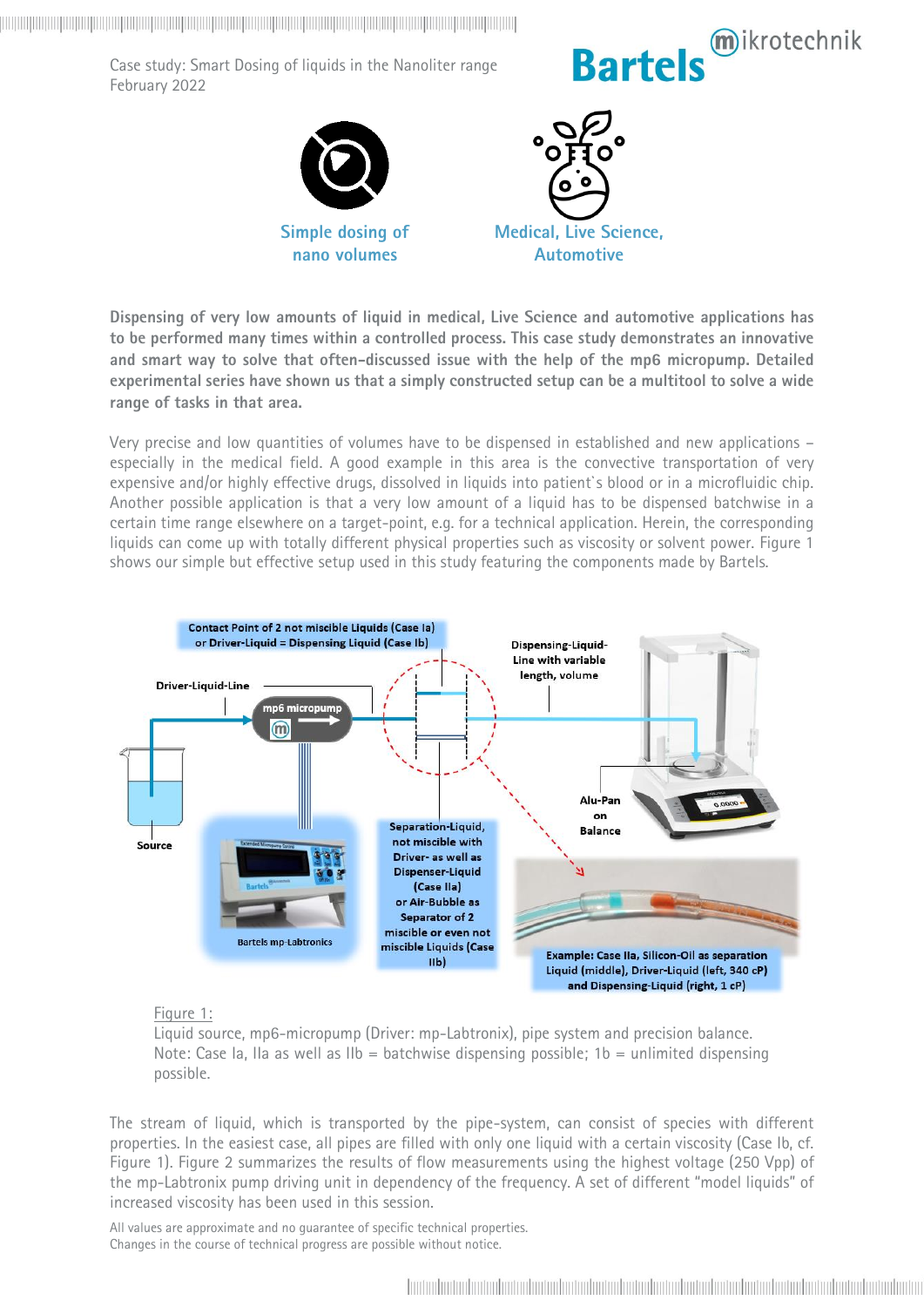mikrotechnik **Bartels** 

Case study: Smart Dosing of liquids in the Nanoliter range February 2022



### Figure 2:

left: Dependency of mp6-micropump's flow vs. frequency in the range of 1 . . . 200 Hz with pure water (1 cP) and different mixtures of Glycerin / Water (wt%/wt%) of 40/60 (19 cP)  $\dots$ 80/20 (340 cP) right: Blow up shows the so called "red line"  $@$  0,006 g/min.

Due to the mp6 micropump's nature, we can detect a liquid flow maximum around  $\sim$  120  $\dots$  150 Hz at 250 Vpp for pure water (1 cP). When starting from this point and the viscosity of the solution is drastically

increased, this maximum shifts to lower frequencies and the absolute value of the dispensed volume decreases. Finally, a frequency of 20 Hz corresponds to the maximum in case of a liquid with a viscosity of 340 cP.

Furthermore, the so called "red line" in the blow up of Figure 2 represents the borderline to nano dispensing. This value of liquid flux of 0,006 g/min corresponds to 100 nL/s (if density is 1g/cm<sup>3</sup>) – even one magnitude less than 1 µL/s. To complete the already presented data which illustrates the possibilities of the mp6 micropump for water-like liquids having low viscosities of  $\sim$ 1 cP, we summarized some representative results in Figure 3.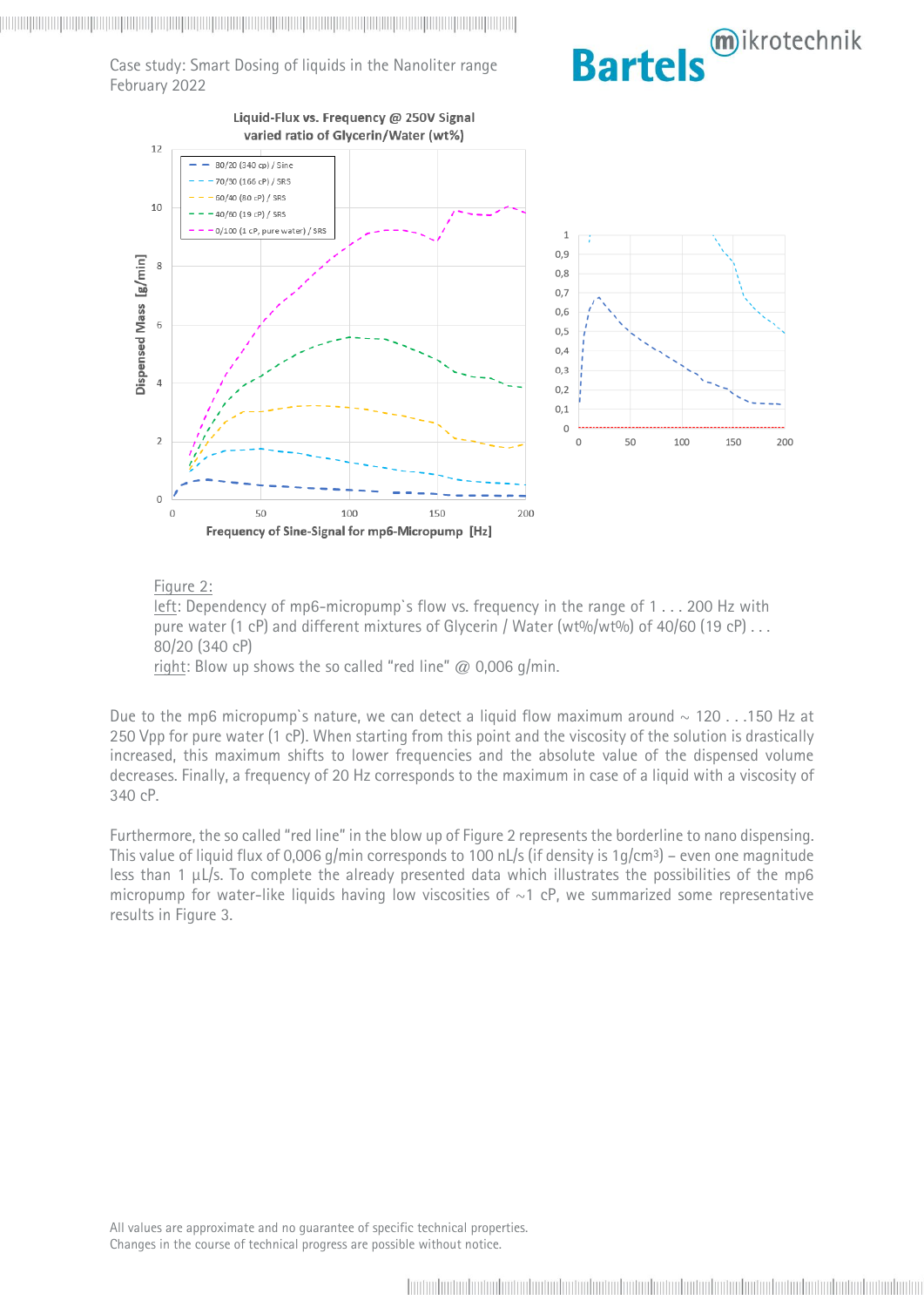

### Figure 3:

left: Dependency of mp6 micropump`s flow vs. voltage of mp-Labtronix (Sine) in the range of  $\sim$ 10 . . . 250 V for pure water (1 cP) at selected frequencies right: Blow up shows the "red line" at 0,006 g/min.

The blow up of Figure 3 shows clearly that the mp6 micropump alone is not able to perform controlled at very low voltages. Nano-Dispensing is not accessible. The results of our next experimental session are summarized in Figure 4. For that purpose, we selected a Glycerin/Water mixture of 80/20, combined with gradually reduced voltage.



### Figure 4:

left: Dependency of mp6 micropump`s flow vs. frequency in the range of 1 . . . 300 Hz using a mixture of Glycerin and Water (80/20, 340 cP) right (above): Blow up to visualize the maximum-shift right (below): Blow up shows the "red line"  $@$  0,006 g/min.

All values are approximate and no guarantee of specific technical properties. Changes in the course of technical progress are possible without notice.

mikrotechnik

**Bartels**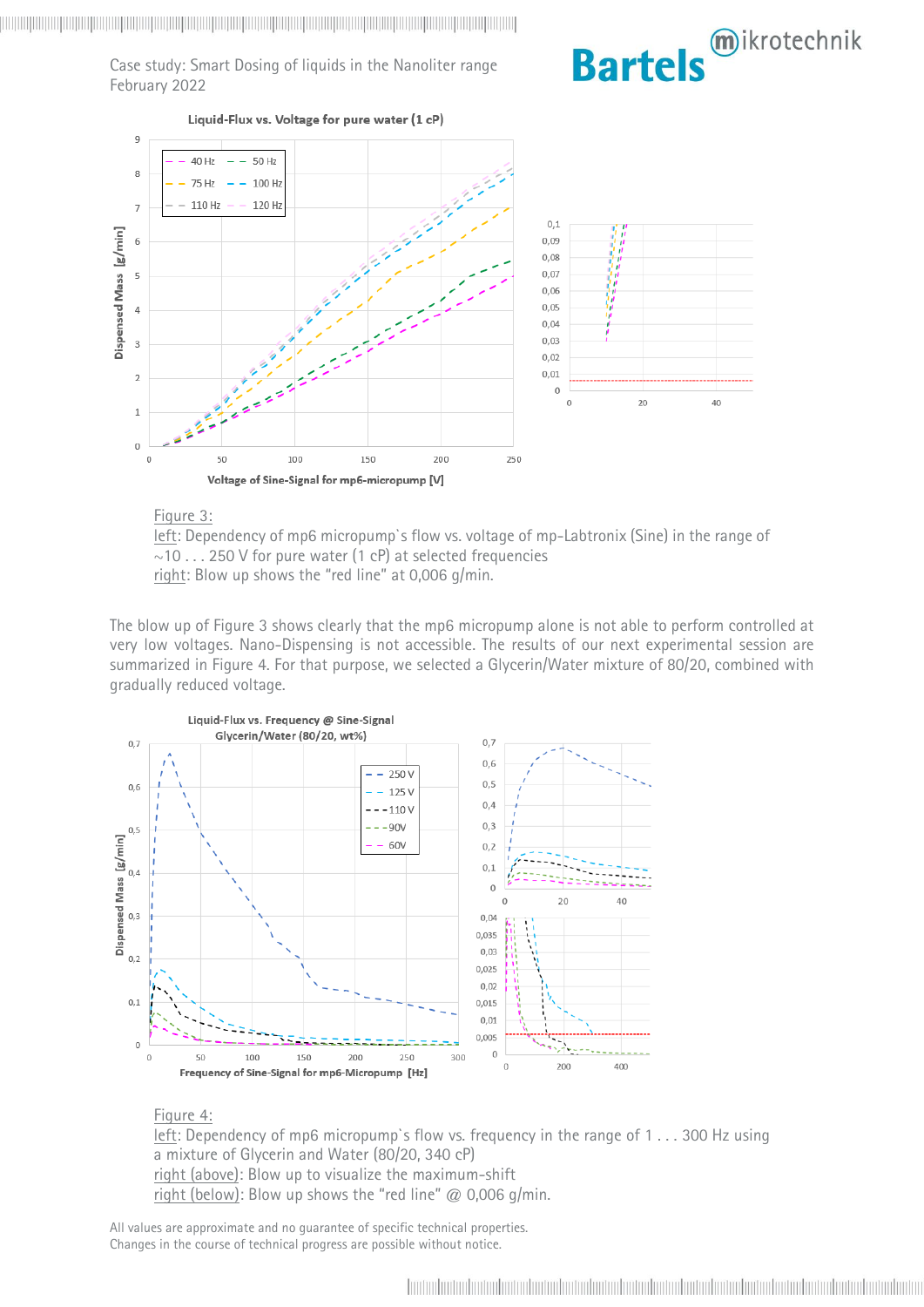

Figure 4 shows that the interplay between a sufficient viscosity of the used Liquid, now named as "driver liquid" (according to Figure 1), and a lowered voltage below 125V leads to a well-controlled liquid flow of 0,006 g/min (100 nL/s  $@$  1,0g/cm<sup>3</sup>) and less.

In order to verify these sets of data, we did two things. On the one hand we confirmed the reproducibility by repetitions (result is  $\pm 20\%$  of the shown absolute value). On the other hand, we added a blue food dye (E133, Erioglaucin A, CAS 3844-45-9) to the Glycerine/Water mixture and incorporated a microfluidic chip as well as a transparent micro-scale in the setup. Subsequently, this chip has been positioned under a light microscope (Zeiss Discovery, 10-fold magnification) and we measured the time needed for a certain movement of the clearly visible blue liquid-meniscus. Figure 5 shows a representative example of this experimental session.



### Figure 5:

Glycerin/Water (80/20, 340 cP) spiked with Erioglaucin A (E133, blue food dye), observed under a light microscope in a microfluidic chip (Source: microfluidic ChipShop, Jena; straight channel chip, lengthwise, Order number #10000246); adjustment mp-Labtronix: 60V Sine 125 Hz.

Under these conditions, the meniscus needed 13 s for the movement of 1 mm. Taking the chip dimensions in account, we calculated a flux of 0,034  $\mu$ L/s. Including the density of the test liquid (~1,2 g/cm<sup>3</sup>), the mass flow can be determined to be  $\sim 0.041$  mg/s which corresponds to  $\sim 0.003$  g/min. This result fits in with the obtained data from Figure 4 (cf. blow up, right below).

In the fourth experimental session, we extended the range of viscosity and varied the voltage. During these experiments, the frequency was kept constant in several series. Figure 6 below demonstrates that many value pairs are available that facilitate a good control regarding the resulting flow in the range of interest. We suggest any costumer to claim this strategy as a quideline if the setup is driven manually - hence, if a certain application demands a specified flow. Every the mp6 micropump underlays a slight deviation; i.e., gravimetrical check (simplest way) is necessary. A complete automized process can be driven by a PIDregulation with a suited flow sensor (cf. *Outlook* below).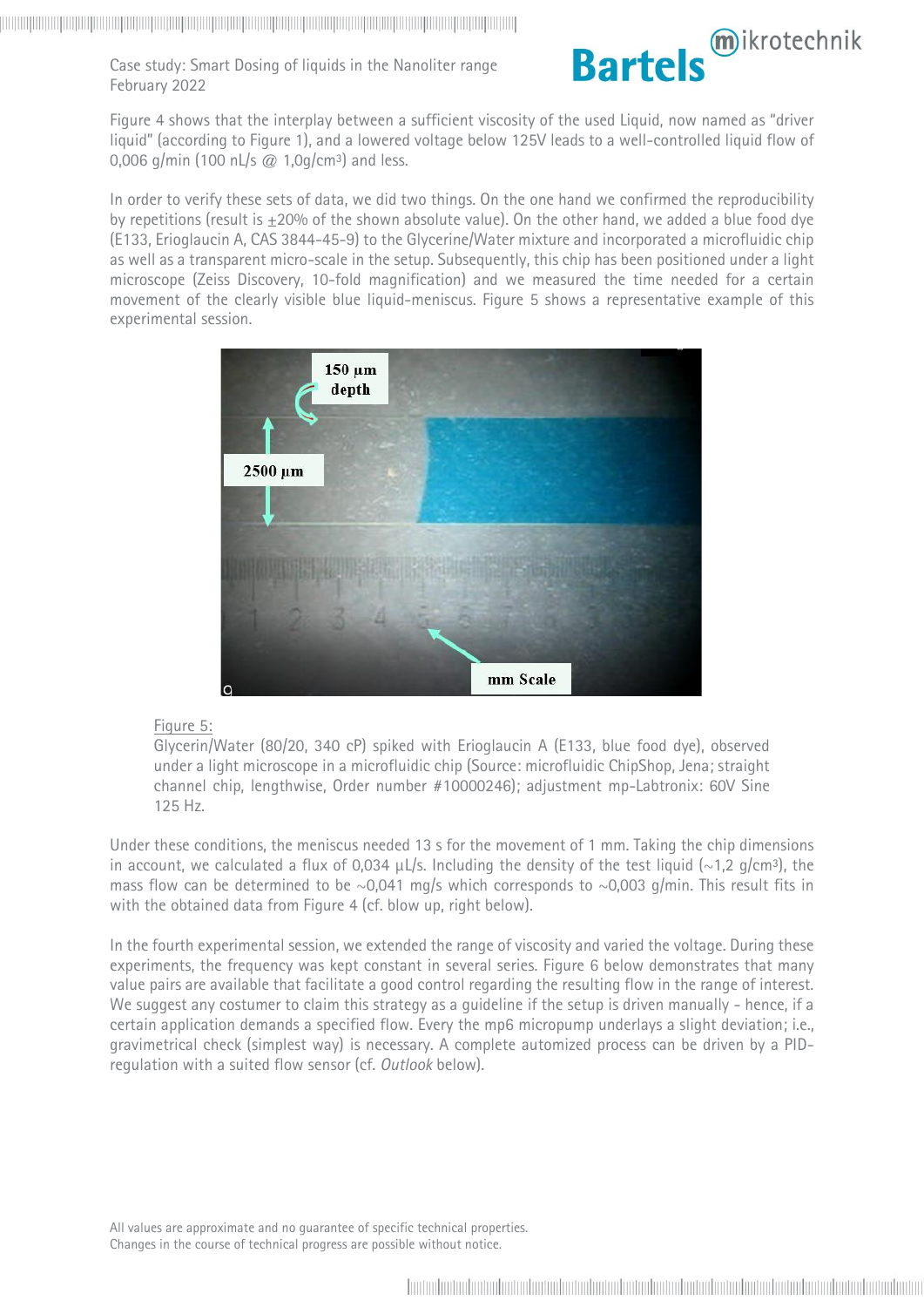



### Figure 6:

left: Dependency of mp6 micropump`s flow vs. voltage of mp-Labtronix (Sine) in the range of 25 . . . 150 V using various Glycerin / Water mixtures (80. . . 713 cP) at selected frequencies right: Blow up shows the "red line" at 0,006 g/min.

When a kind of "nano dispensing" liquid flow of below 0,006 g/min (100 nL/s  $@$  1,0g/cm<sup>3</sup>) is desired, the parameter can be chosen in that region as summarized in the blow up of Figure 6. The easiest way is starting close to the specific frequency related flow maximum of the certain liquid and to increase the frequency at a constant voltage. By comparing the figures 4 & 6 it is easy to estimate the correct starting point for your application.

In many real cases, the viscosity of the dispensed liquid is too low (< 50 cP) or, even very seldom higher than the tested model liquids in this study (> 1000 cP; cf. *Outlook* below). In those cases, we suggest separating driver and dispensing liquid using an introduced drop of medical silicone oil, or better, an airbubble in the dispensing line. If the dispensed volumes are small enough since the process is performed in the "nano range", the dispensing line herewith acts as a reservoir. The dispensing liquid is pushed forward which ensures the control over the flow.

# **Conclusion:**

This case study demonstrates that our mp6 micropump is usable in a very controlled way far beyond the values which can be described as "nano range" (< 100 nL/s) as long as

- i. the viscosity of the liquid which has to be dispensed ("dispensing liquid") is >80 cP or
- ii. the "dispensing liquid" is pushed forward in front of the "driver liquid" what has a viscosity of 80 . . . 700 cP.

This will be successful if both liquids are not miscible or both miscible liquids are separated by a "separator liquid" or an air-bubble.

# **Outlook:**

Within 2022, we have foreseen a further Case study: "Follow up: Nano-Dispensing for any application" which will extend the current status of this content. In that study, we will establish the automation of Nano-Dispensing by a PI-regulated mp6-micropump/sensor-combination as well as the dosing of liquids in the full range of viscosity from  $1 \ldots \sim 20000$  cP enabled by well selected driver-liquids.